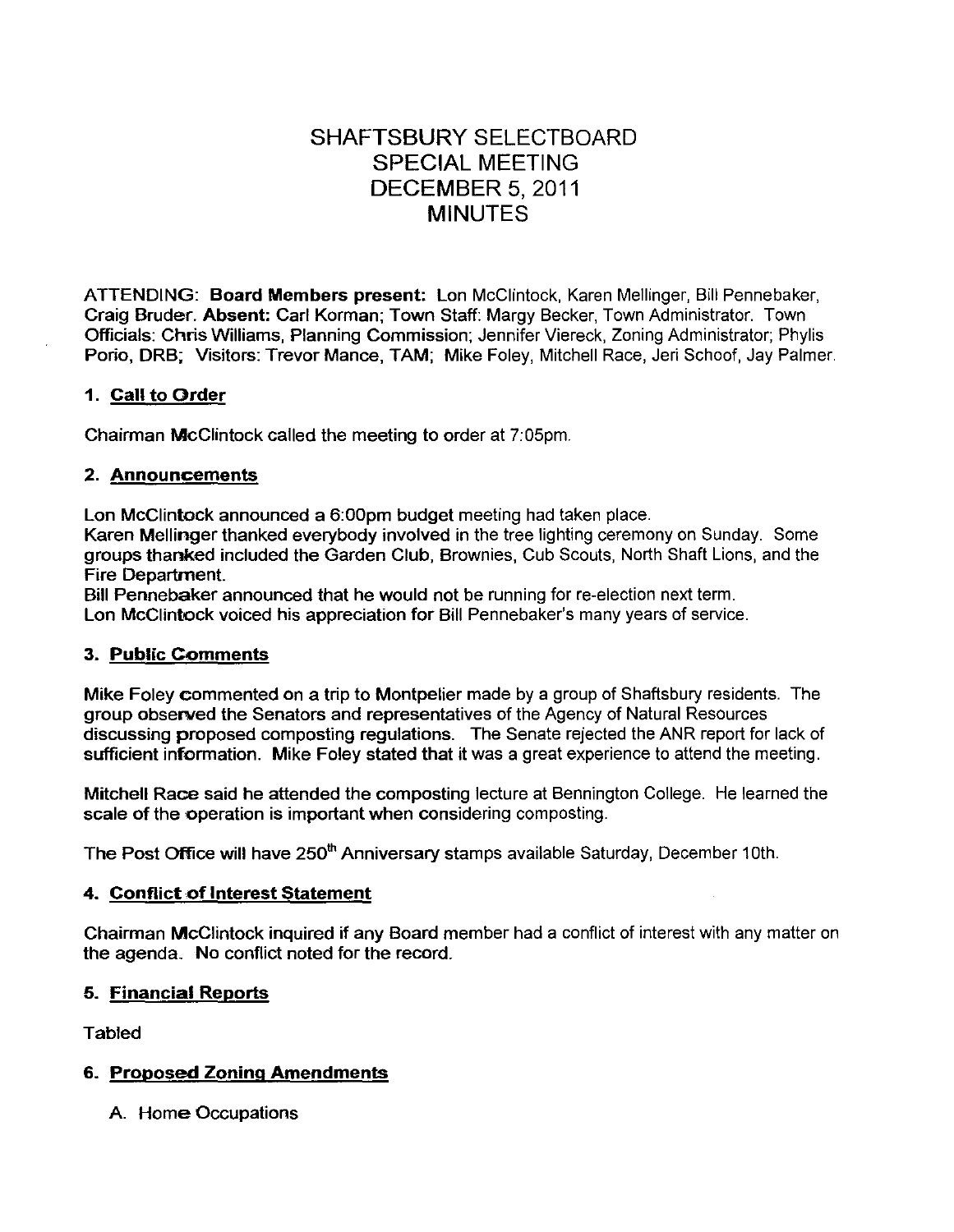Home Occupations are considered in the Rural Residential and the Village Residential districts. Phylis Porio stated some elements of Home Occupation proposals to be considered include storage space and where it occurs - i.e. in the home or an outbuilding; deliveries and parking and the number of employees. The impact on the neighborhood should be considered.

Jennifer Viereck suggested a flexible scale when considering the impact on the community.

The square footage differs in each zone; The Board discussed if it should be the same in both districts. Chris Williams consulted the zoning bylaw and stated that the square footage does not include the use of any out buildings. This issue will be reconsidered at the Planning Commission's next meeting.

B. Special Regulations: fencing, plantings, etc. in Highway ROW

The **Board Members discussed changes to the regulation.** Jennifer Viereck, Zoning Administrator stated that not permitting anything in the right-of-way may be a solution. Already existing structures would not be grandfathered and could be subject to removal.

Under Ordinance 7.14 the first sentence will remain and the last paragraph. Bill Pennebaker made the motion to accept the amendment to the insertion at the end of Section 7, Special Regulations as follows:

7.14 with the deletion of paragraph 2 and 3. Karen Mellinger seconded. Motion carried 4-0.

The Board decided to keep the last sentence in paragraph 3 concerning Title 19 and add it to the beginning of paragraph 4 (7.14.2). Craig Bruder made the motion to amend section 7.14.2. Bill Pennebaker seconded. Motion carried 4-0.

7.14 as amended now reads as follows:

7.14. 1. No person shall have the right to construct or to make any planting within a town highway right-of-way.

7.14.2. Any construction or planting within the right-of-way shall be subject to the provisions of V. S.A. Title 19, Chapter 11: Protection of Highways, and to the rights of the Town of Shaftsbury in the right-of-way. (language remains as proposed for the remainder of the paragraph)

### 7. Town Administrator Report

Margy Becker stated that there have been delays concerning the Fire House repair contract. Karen Mellinger will call the attorney about the contract. Lon McClintock inquired about the status of the traffic study regarding Buck Hill Rd. and the

school. Margy Becker stated that VTrans did the study and the report has not been received.

### 8. Other Business

Karen Mellirnger informed the Board that the water system will be centralizing their financial functions. Water users will be informed to pay their water bills at Cole Hall instead of at the Treasurer's Office.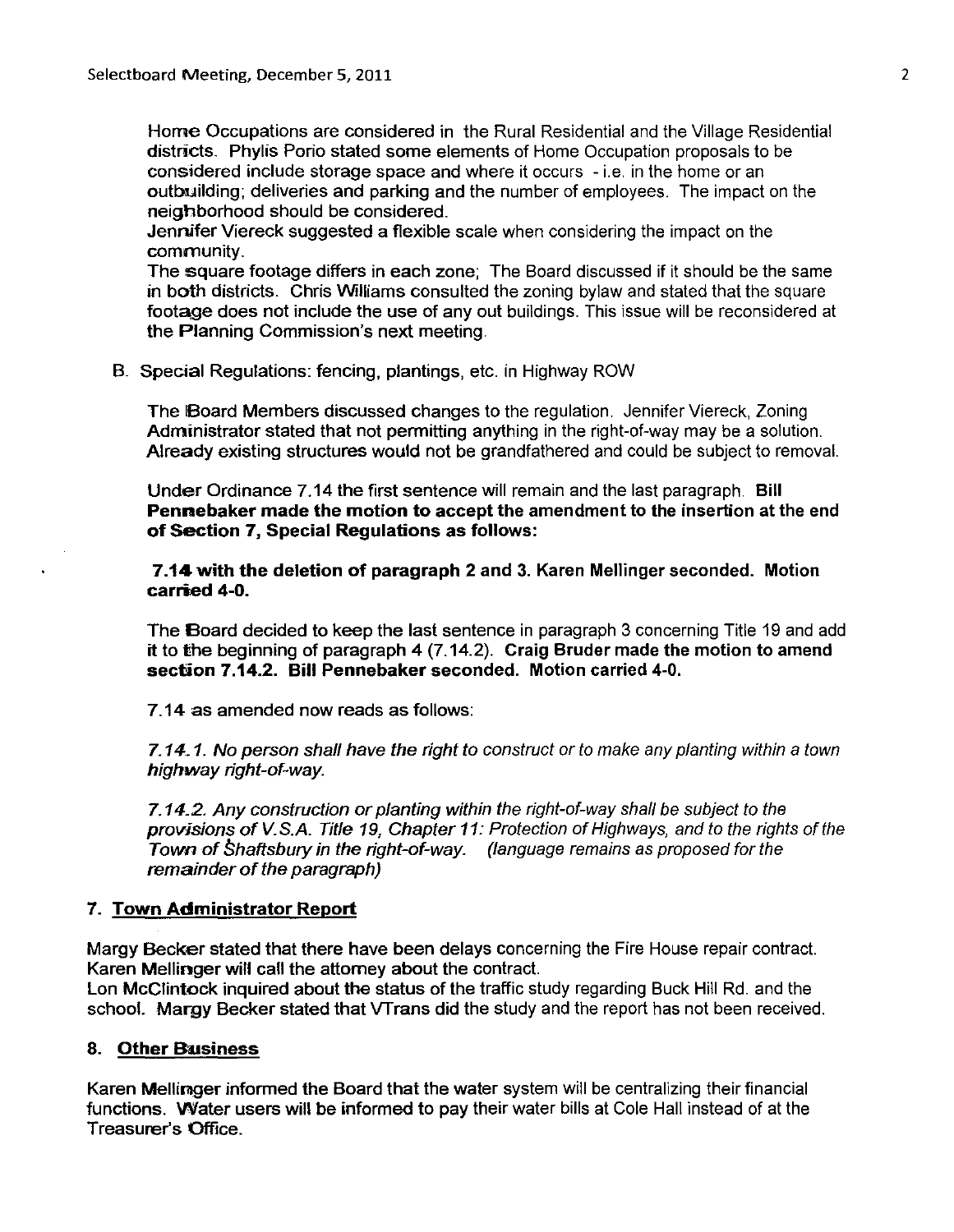Karen Mellinger stated that in the future, and after the Town completes its network and software upgrades, the public will have access to parcel 1.0. numbers from home.

Chris Williams stated the Planning Commission would like to find a better process when it comes to amending the zoning-by-Iaws. The Commission needs more input into their draft amendments and improved communications with the Selectboard.

Lon McClintock suggested contacting the Selectboard to invite it to meetings when input is needed.

Margy Becker suggested using the Town's website and the Yahoo group to get information out.

### 9. Approval of Minutes-Nov. 28, 2011

**Tabled** 

## 10. Approval of Warrants

CHECK WARRANT #W18 IN THE AMOUNT OF \$1,620,254.50 CORRECTION OF OVERPAYMENT OF \$500.00.

Bill Pennebaker made the motion to approve corrected check warrant #W18 in the amount of \$1,620,254.50. Craig Bruder seconded. Motion carried 4-0.

RETIREMENT WARRANT #W21R IN THE AMOUNT OF \$135.44. Karen Mellinger made the motion to approve retirement warrant #W21R in the amount of \$135.44. Bill Pennebaker seconded. Motion carried 4-0.

CHECK WARRANT #W23 IN THE AMOUNT OF \$25,766.38. Karen Mellinger made the motion to approve check warrant #W23 in the amount of \$25.766.38. Bill Pennebaker seconded. Motion carried 4-0.

### 11. TAM Host Town Agreement

The Selectboard met with Trevor Mance and Mary Beth McGuire. Margy Becker read aloud TAM's proposed changes to the Host Town Agreement concerning the TAM Transfer Station. The Host Town Agreement provides the Town approximately .50/ton (depending on the CIP Index) in revenue, which is a tax on the tonnage processed at the TAM facility. TAM has to report its processed tonnages to the State of Vermont on a quarterly basis. A copy of these reports are sent to the Town. Possible changes to Page 1 would be to insert: "term of contract is 5 years', insert the month and day when signed, increase the fee from .50 to .53/ton. On page 2 add: "unless hosting a hazardous waste event". Change litter clean up to "every two months" vs. every month. Under provision 7 delete "apply asphalt" and add "TAM shall maintain paved surfaces', In section 15 the mailing address needs to be corrected. The Board and Trevor Mance discussed TAM's concern regarding having to renegotiate within a 12 month period, since TAM plans to submit an application to the ORB to amend its zoning permit. No formal action was taken. Chair McClintock stated the Board would continue its discussions in executive session.

## 12. Executive Session

Craig Bruder made the motion to adjourn to executive session at 9:35pm. Bill Pennebaker seconded. Motion carried 4-0. The Board exited executive session at 10:10PM.